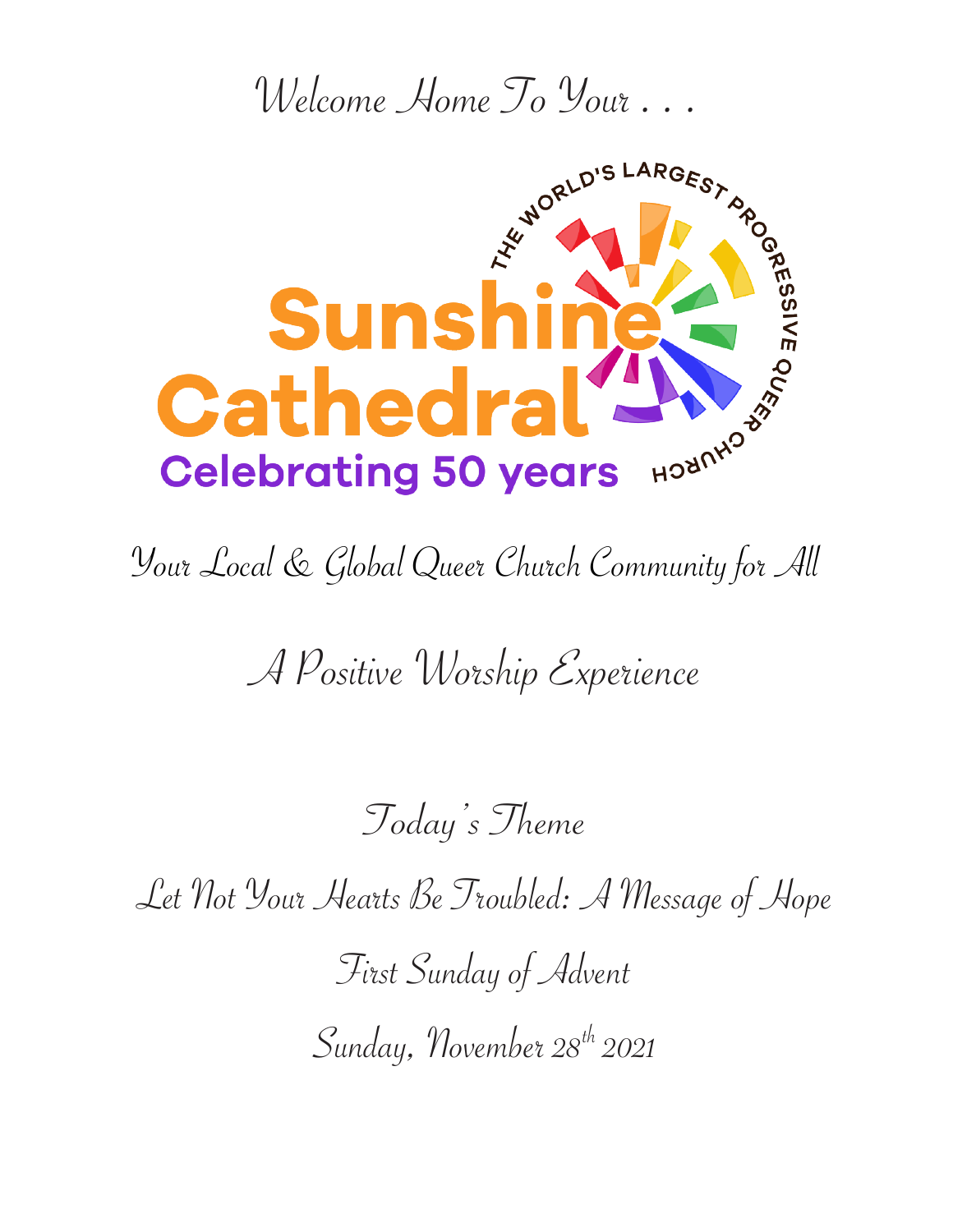### *Service of Gathering*

**Welcome**

Rev Dr Durrell Watkins & Rev Dr Robert Griffin

**Announcements** Rev Dr Anne Atwell

#### *Please rise as you are able.*

#### **Advent Wreath Lighting**

*Introit Hope is a Light* 

*Hope is a light, hope is a light, hope is a light to show the way, hope is a light to show the way. Light the candle of hope, light the candle of hope.*

#### **Sunshine Cathedral Affirmation**

*Sunshine Cathedral is a different kind of church where the past is past and the future has infinite possibilities.*

**The Call to Worship**

This is the day our God has made. *Let us rejoice and be glad in it.*

#### *Service of Praise*

**Processional Hymn** *Be Not Dismayed*

*Be not dismayed whate'er betide, God will take care of you. Beneath God's wings of love abide, God will take care of you.*

*God will take care of you, through every day, o'er all the way; God will take care of you, God will take care of you.*

*Through days of toil when heart grows frail, God will take care of you. When dangers fierce your path assail, God will take care of you.*

*God will take care of you, through every day, o'er all the way; God will take care of you, God will take care of you.*

*All you may need God will provide, God will take care of you. Nothing you ask will be denied, God will take care of you.*

*God will take care of you, through every day, o'er all the way; God will take care of you, God will take care of you.*

*No matter what may be the test, God will take care of you. Lean, weary one, upon God's breast, God will take care of you.*

*God will take care of you, through every day, o'er all the way; God will take care of you, God will take care of you.*

**Opening Prayer**  Rev Kevin Tisdol

*One:* Almighty God, to you all hearts are open, all desires known, and from you no secrets are hid. Cleanse the thoughts of our hearts by the inspiration of your holy Spirit that we may perfectly love you and worthily magnify your holy names.

#### **Sung Response**

*Amen. Amen. Amen, amen. Amen. Amen. Amen, amen.*

#### *Please be seated.*

#### *Service of Proclamation*

#### **The Prophet Jerimiah (29.11-14a)**  Rev Dr Anne Atwell

I (your God) know full well the plans I have for you, plans for your welfare and not for your misfortune, plans that will offer you a future filled with hope.

When you call out to me and come forth and pray to me, I will listen to you. When you search for me, you will find me. When you seek me with all your heart, I will allow you to discover me, says the sovereign God.

In these human words, God's voice is heard. *Thanks be to God.*

#### *Please rise as you are able.*

#### **A Reading from the Fourth Gospel (14.1-6, 11-12, 27)**  Rev Dr Anne Atwell

"Do not let your hearts be troubled. You place your trust in God. Trust also in me.

In my Family home there are many rooms. If there were not, would I have told you that I am going to prepare a place for you? And if I go and prepare a place for you, I will come again and will take you to myself, so that where I am, you may also be. You know the way to the place I am going."

Thomas said to him, "Lord, we do not know where you are going. How can we know the way?" Jesus replied, "I am the way…"

Believe me when I say that I am in God and God is in me. But if you do not, then believe because of the works themselves.

"Amen, amen, I say to you, the one who believes in me will also do the works that I do, and indeed will do even greater ones than these…

"Peace I leave with you, my peace I give to you. Not as the world gives do I give it to you. Do not let your hearts be troubled; be not afraid.

In these human words, God's voice is heard. *Thanks be to God.*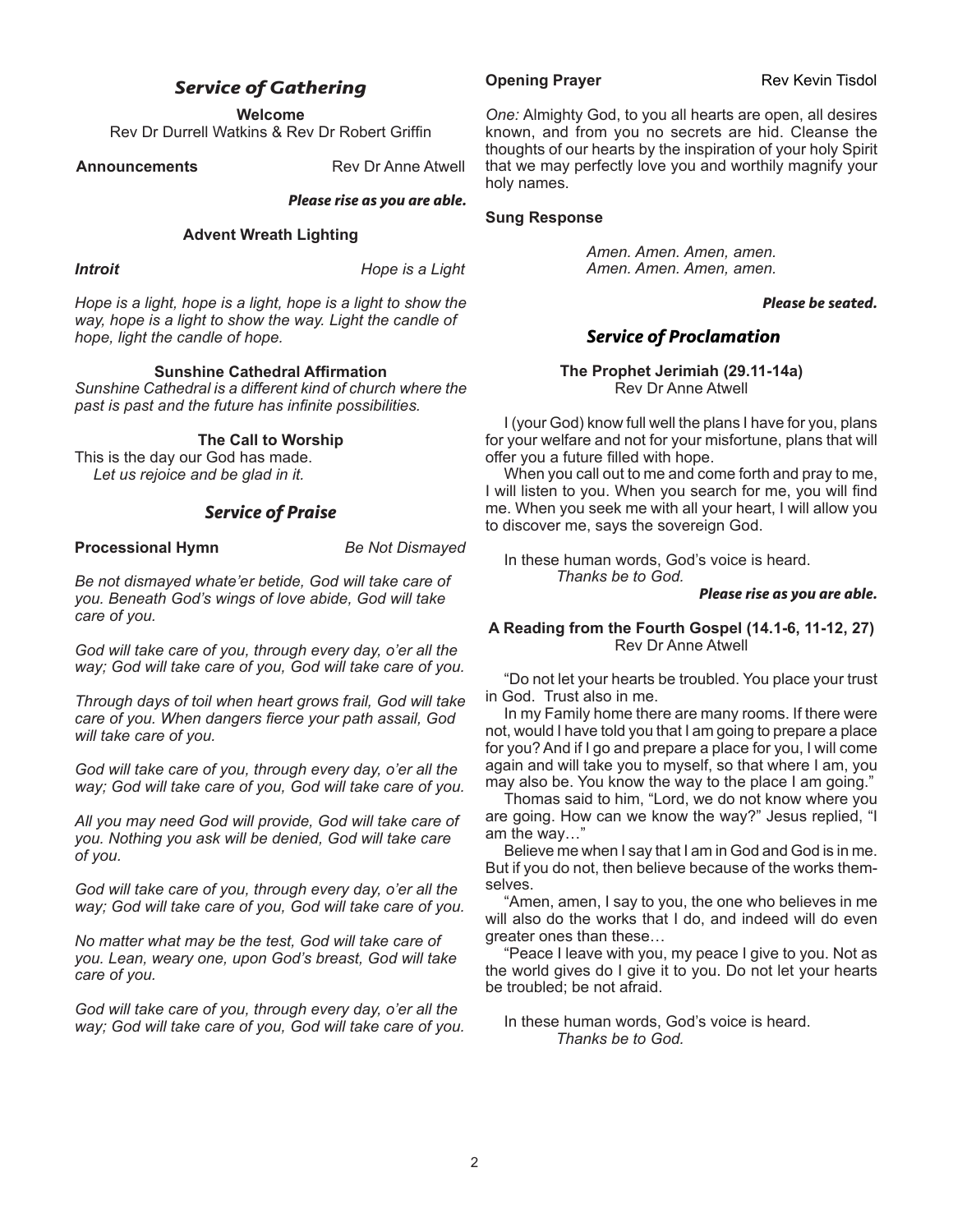#### **Song of Response** *Advent*

*Our Hope and Expectation, O Jesus, now appear! Arise, thou Sun so longed for, o'er this benighted sphere! With hearts and hands uplifted, we plead, O Lord to see The day of earth's redemption, that brings us unto thee.*

#### *Please be seated.*

**The Anthem** *Crowded Table* By Natalie Hemby, Lori McKenna and Brandi Carlile Performed by Tara Sperry

**Homily Rev Dr Durrell Watkins** *Let Not Your Hearts Be Troubled: A Message of Hope*

**Invitation to Prayer** *Please rise as you are able.*

**Prayer Chorus** *Eagle's Wings* 

*And God will raise us up on eagle's wings, bear us on the breath of dawn, make us to shine like the sun, and hold us in the palm of God's hand.* 

#### **Pastoral Prayer and Affirmations**

#### **Sign of Peace**

*Jesus, Jesus, Oh, What a Wonderful Child* 

*Jesus, Jesus, oh, what a wonderful child. Jesus, Jesus, so holy, meek and mild: New life, new hope the child will bring. Listen to the angels sing, "Glory, glory, glory," let the heavens ring.*

*Jesus, Jesus, oh, what a wonderful child. Jesus, Jesus, so holy, meek and mild: New life, new hope the child will bring. Listen to the angels sing, "Glory, glory, glory," let the heavens ring.*

*Service of Sacraments*

**Sacrament of Sharing (Tithes & Offerings)** Rev Dr Robert Griffin

#### **Stewardship Thought**

"It is more blessed to give than to receive." Jesus (Acts 20.35)

#### **Offering Prayer**

*Divine Love, through me, blesses and multiplies all that I have, all that I give, and all that I receive. Thank you, God. Amen.*

**Offering Music** *The Human Heart* By Lynn Ahrens and Stephen Flaherty Performed By Sara Burns

#### *Rise as you are able.*

**Doxology** *Old Hundreth*

*Praise God the Good we all may share; praise God the Beauty everywhere.*

*Praise God the Hope of Good to be; praise God the Truth that makes us free. Amen.*

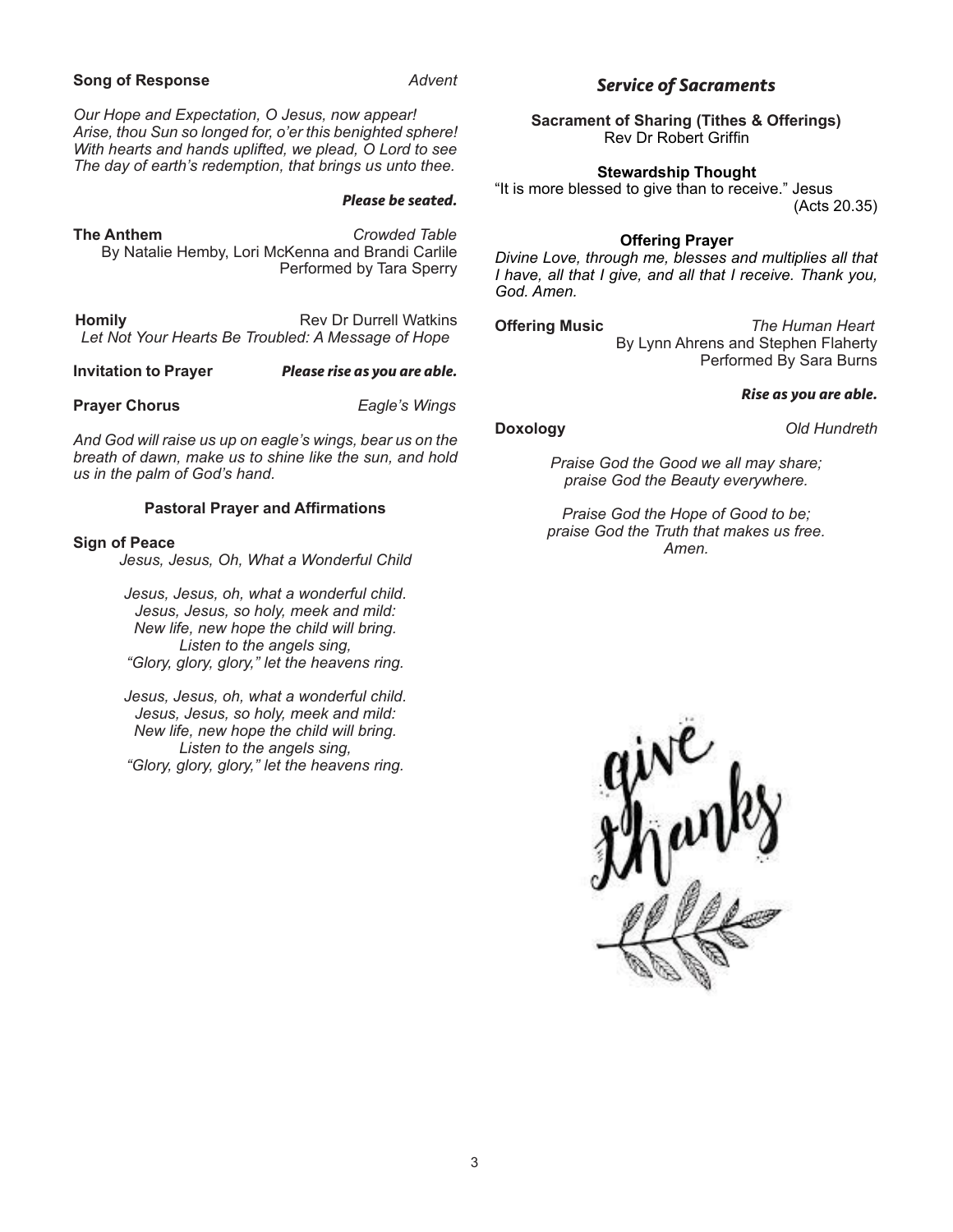#### *Sacrament of Hospitality* **Eucharistic Intentions**

Rev Marian Cavagnaro (9am) Rev. Lynda Pantoja (10:30am)

#### **We Remember**

| Zelda Earl            |                     | 11/28/2004 Glen Wildey    | 12/01/1990 |
|-----------------------|---------------------|---------------------------|------------|
| Jeanne Howard         |                     | 11/29/1993 Bucky Halcombe | 12/01/2018 |
| Mardy Sorko-ram       |                     | 11/29/1998 Samuel Fata    | 12/02/2017 |
| Hazel Larkin          |                     | 11/30/1998 C Eddie Hyre   | 12/03/2005 |
| <b>Shirley DePauw</b> | 11/30/1998 Ed Smith |                           | 12/04/1993 |
| Warren Berger         | 12/01/1988          |                           |            |
|                       |                     |                           |            |

#### *Rainbow Candle Lit Today*

In Memory and Honor of all Sunshine Cathedral Members and Friends Affected or Infected by COVID-19

> by The Sunshine Cathedral Staff

**Advent Confession** Rev Marian Cavagnaro

One: May we be forgiven for forgetting our divine nature. *All: May we be forgiven for failing to see the sacred value of all people.*

One: May we be healed of judging ourselves, and others, too harshly.

*All: May we forgive ourselves for not trusting in the absolute goodness and unconditional love of God.*

One: May we forgive ourselves and others of all mistakes, real or imagined, since God has always and only seen the truth of our endless goodness.

*All: May we now let our light shine and live as the children of God that we are. Amen.*

**Sung Response** *No Day But Today*

*There's only us, there's only this. Forget regret, or life is yours to miss.*

*No other road, no other way, no day but today. I can't control my destiny. I trust my soul, my only goal is just to be.*

> *There's only now, there's only here. Give into love, or live in fear.*

*No other road, no other way, no day but today. No day but today.*

**Intercessions** Rev Marian Cavagnaro

One: For the Sunshine Cathedral Global Fellowship and local congregation, for all who are on our prayer list, for our loved ones, for world and community leaders, and for our own needs, let us pray:

#### **Prayer of Divine Mercy**

*Loving Creator, we remember the wisdom and love, Peace and integrity of your blessed anointed one – our Lord Jesus Christ Who taught of your love for us and also the whole world*

*For the sake of your infinite goodness please smile upon us and on the whole world.*

*For the sake of your infinite goodness please smile upon us and on the whole world.*

*For the sake of your infinite goodness please smile upon us and on the whole world.*

*Holy God, holy mighty One, holy immortal One Give blessings to us and to the whole world. Holy God, holy mighty One, holy immortal One Give blessings to us and to the whole world.*

One: And with people all over the world we pray – *All: May peace prevail on earth.*

These prayers we offer in the spirit of Jesus, son of Mary, and as he did we continue to pray:

#### **Model Prayer**

*Creator which art in heaven, hallowed be thy names. Thy kin-dom come, thy will be done on earth as it is in heaven. Give us this day our daily bread; and forgive us our debts as we forgive our debtors. And leave us not in temptation, but deliver us from evil. For thine is the kin-dom and the power and the glory, forever. Amen.*

#### *Please be seated.*

#### **The Lord's Supper**

**Words of Remembrance** Rev Dr Durrell Watkins

One: On the night of his arrest Jesus shared a meal with his friends and family of choice. After supper, he took a piece of bread, broke it, and offered it to those at table. Sharing together made them one body. Jesus said, "When you do this, remember me."

One: He then took a cup of wine and shared it with the others. Sharing reminded them that they were bound together in a covenant of love. Jesus again said, "When you do this, remember me."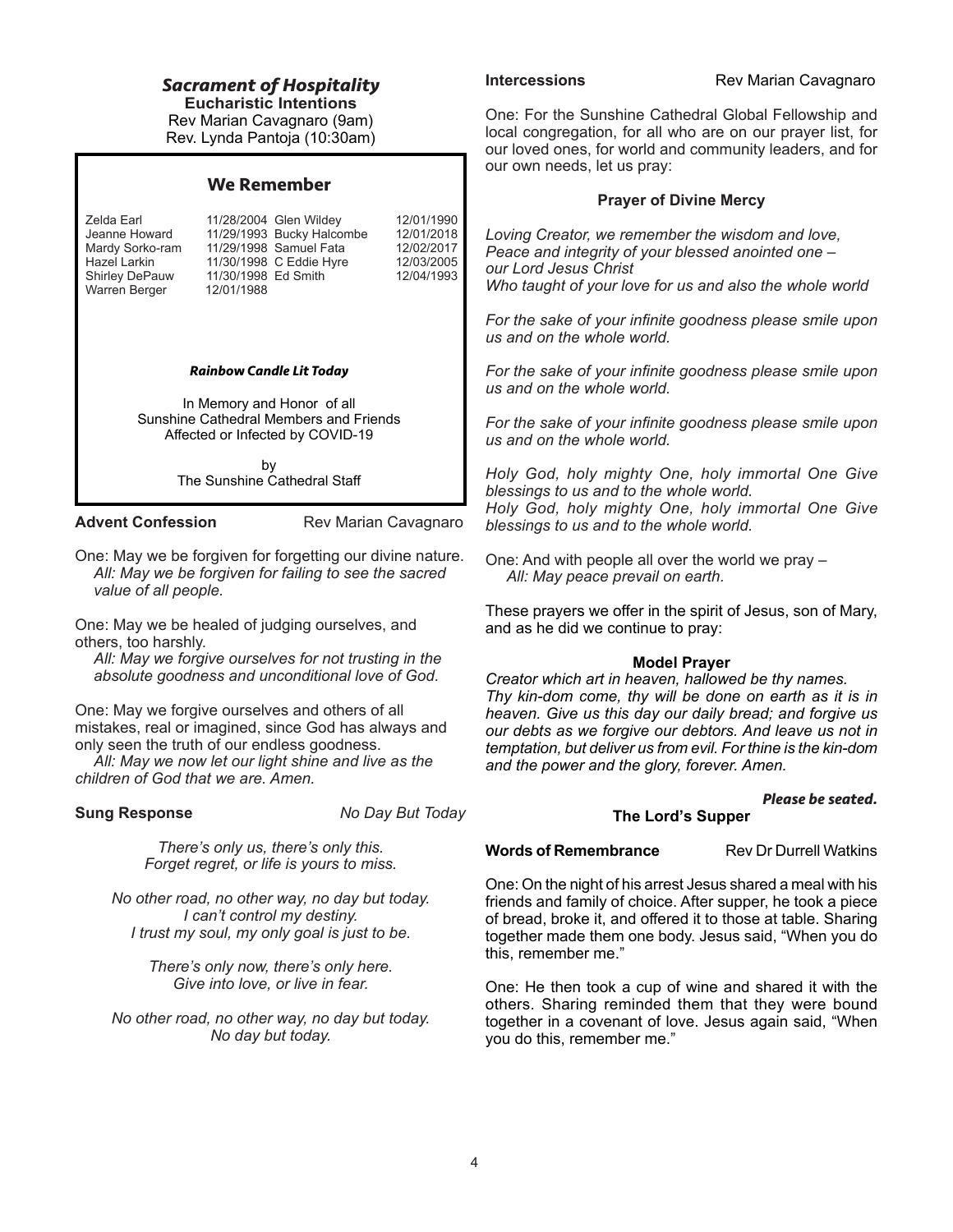**Chorus**

*Adeste fideles, laeti triumphantes; venite, venite in Bethlehem. Natum videte Regem angelorum. Venite adoremus, venite adoremus, venite adoremus, dominum.*

**Invitation to Communion** Rev Marian Cavagnaro (9am) Rev. Lynda Pantoja (10:30am)

These are the gifts of God for all the people of God. *Thanks be to God.*

#### **Communion is Shared**

#### **Communion Song** *O Come, O Come Emmanuel*

*O come, O come, Emmanuel, and with your captive children dwell. Give comfort to all exiles here, and to the aching heart bid cheer. Rejoice! Rejoice! Emmanuel shall come within as Love to dwell.*

*O come, you Splendor very bright, as joy that never yields to might. O come, and turn all hearts to peace, that greed and war at last shall cease. Rejoice! Rejoice! Emmanuel shall come within as Truth to dwell.*

*O come, you Dayspring, come and cheer our spirits by our presence here. And dawn in every broken soul as vision that can see the whole. Rejoice! Rejoice! Emmanuel shall come within as Light to dwell.*

*O come, you Wisdom, from on high, from depths that hide within a sigh, to temper knowledge with our care, to render every act a prayer. Rejoice! Rejoice! Emmanuel shall come within as Hope to dwell.*

**Prayer of Thanksgiving**  Rev Dr Robert Griiffin

*Please rise as you are able.*

### **The Prayer of Protection**

*The light of God surrounds us; the love of God enfolds us. The power of God protects us; the presence of God watches over us. Wherever we are, God is.*

| <b>Benediction</b> | <b>Rev Dr Durrell Watkins</b> |  |  |            |  |
|--------------------|-------------------------------|--|--|------------|--|
| <b>Final Song</b>  |                               |  |  | Love Train |  |
|                    | <b>Commissioning</b>          |  |  |            |  |
|                    |                               |  |  |            |  |

One: Our worship has ended. Let our service begin! All: *Thanks be to God!*

**Postlude Barbara Ramcharitar** 

### **Silent Helpers Prayer Ministry**

#### **Centering Thought**

"It is a religious duty to help others...One may aid a fellow [human-being] with a kind word, with a cheerful smile, with an encouraging glance; one may help a fellow human-being with [one's] sympathy, with [one's] purse, with [one's] counsel, and with [one's] prayer."

Rabbi Morris Lichtenstein Jewish Science Founder

#### **LET US PRAY FOR ALL WHO ARE ON OUR PRAYER LIST AND FOR ALL WHO ARE ON OUR HEARTS:**

Anita; Mary & her grandson & his partner; Margie's sister; Steve W.; Carol K. & family; Carol's dad (of blessed memory); Gen's departed loved ones; Laurie; Al P.; Michael; Sarah; Dale; Ramona; Sebastian P (of blessed memory); Nicolas; Mark A (of blessed memory); Wayne K; Saundra S; Hilde; Michell; MLF; Alice's mother; Chad F.; Glen (of blessed memory); Byron & Steve; GST; Kirsten; Mark; Codgy; Bill M.; Mark; Yubraj; Earl (of blessed memory); Doug; Graham; Sis; Conor; Andrea & Karen; Tracey; CT & KD; Brad S.; Donna & Carolyn; Steve M.; Lewis family; Mari C.; JL; Juliet; Pat; Angel C. (of blessed memory); C. Walsh; A. Colon; MariaEster; Rey V.; Lucas D.; Will D.; JL; Lydia P.; NN; Bob; Tim L.; Kelli M.; Rosemary; Lee; Mary; S. Julia; MK; Lex; Leigh; Erin; Mimi; Jess; Dani & Andrew; Mari AC; Shawna; all who have been burdened by the pandemic; those in nursing care and assisted living facilities; LGBTQ+ communities; Troy & Phillip; Don; Global Justice Institute; DSFI; the ministries of Sunshine Cathedral; members & friends of Sunshine Cathedral; all who are part of the Sunshine Cathedral Global Fellowship

*Knowing that there is a Power that is omnipresent, that is All Good, and that seeks to joyfully express in and through our lives, we confidently affirm blessings for all who have been committed to the care of our prayers. May each and all be happy and well. Amen.*

### **REMEMBER:**

Prayers can be submitted via Sunshine Cathedral.org or by emailing any SC clergyperson.

You can hear a prayer at anytime by calling 954.462.2004 (press 6).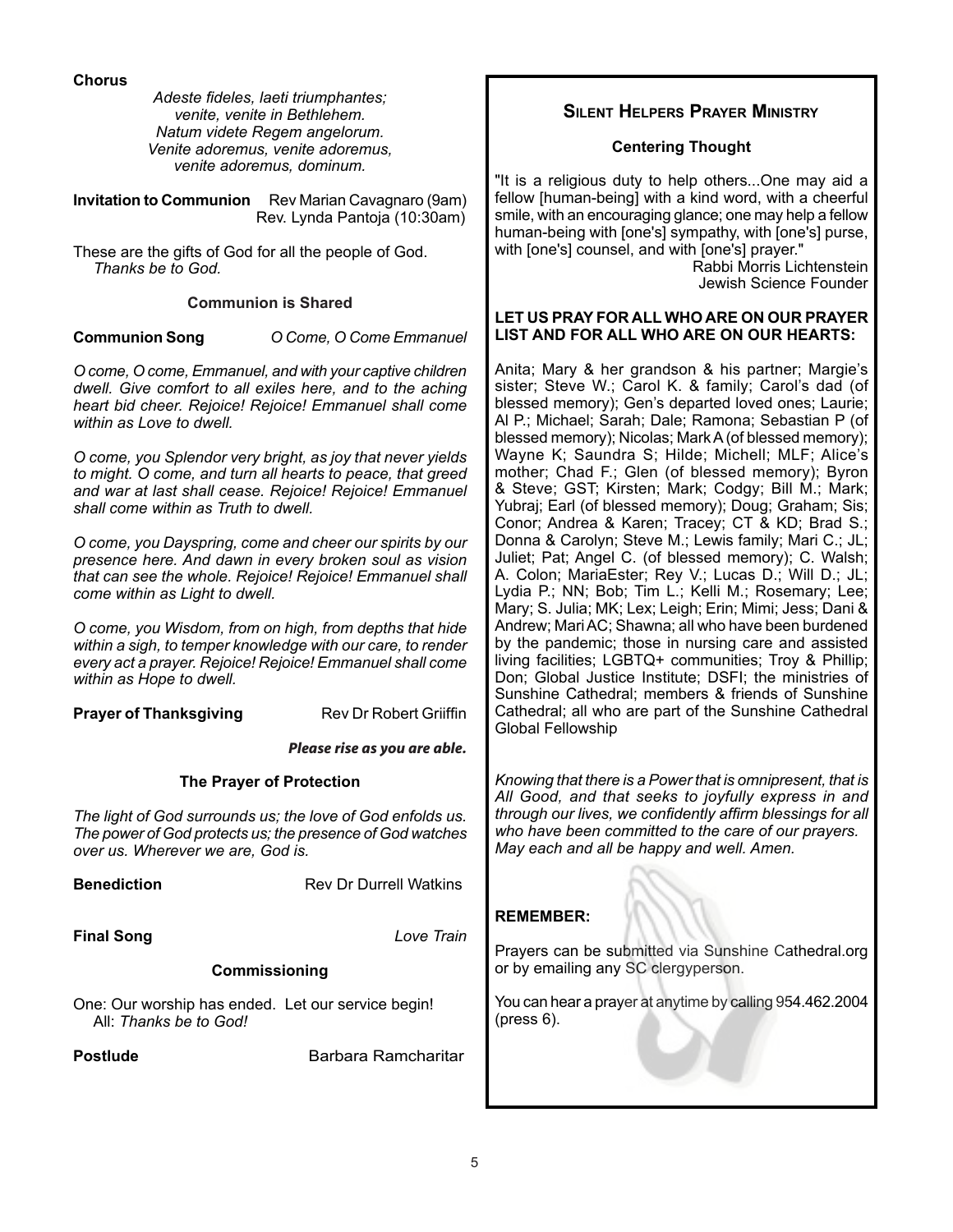SunBurst News

**SUNSHINE CATHEDRAL HOLIDAY CONCERT** - Dec. 4 at 7 pm, FREE Admission. The annual holiday concert is a Sunshine Cathedral tradition. Join us on Dec. 4 and invite your friends as well.

**BRANDEN & JAMES - Dec. 5 Join BRANDEN & JAMES**  at Sunshine Cathedral with special guests Effie Passero & Jonah Wei-Hass as they present A Christmas Gift: a festive concert full of vocal acrobatics, and electrifying instrumental arrangements. Music to include secular & religious holiday songs, along with many other familiar & original songs. Tickets: \$35 - \$55. Sunshinecathedral.org/holiday-events/

**NOVA SINGERS HOLIDAY CONCERT** - TUESDAY, DECEMBER 7, 2021 AT 7:30 PM – 9:30 PM at Sunshine Cathedral. Ticketed event.

**HOLIDAY FOOD SHARING** - our food sharing ministry will be offering holiday grocery bags to our clients. From Nov. 28 to Dec. 19. Please donate non-perishable food items that we can share. Any loaves & fishes team member can give you a list of what we need. Direct questions to Rev. Dr. Anne Atwell (anne@sunshinecathedral.org).

**ADVENT BEGINS TODAY** - Advent is a season of the liturgical year observed in Western Christianity as a time of expectant waiting and preparation for the coming of Christ. This "coming" refers to the Nativity (birth of Jesus) and for some, it also refers to an expected "return" of Christ. At Sunshine Cathedral, a variety of beliefs are held and welcome, but our pastors suggest that the Christ Nature is within us and the Christ Principle is always present. Our senior minister interprets the Pentecost narrative in the Book of Acts as the spirit of Christ enlivening the Church to be the returned body of Christ, and so, we are the return of Christ!

Nevertheless, Advent calls us to begin again the cycle of worship that focuses on the story of our wayshower, Jesus, and that encourages us to live out his values of compassion and justice-love in the world.

Advent is part of the wider holiday season leading us to Christmas Day. Christmas is a 12 day feast (December 25-January 5) while Advent is the season of four Sundays before Christmas. Advent, like Lent, is a time of reflection, contemplation, and increased prayer and devotion.

The equivalent of Advent in Eastern Christianity is called the Nativity Fast but doesn't begin the Eastern Church year and is observed differently and for a longer period than the Western Advent.

**FOLLOW US** - We invite you to Follow Sunshine Cathedral on Facebook and subscribe to our YouTube channel. We are also on Tik Tok and Instagram. If our ministry has been a blessing to you, please tell others about the Sunshine Cathedral.

**SMILE.AMAZON** - Support Sunshine Cathedral with your Amazon shopping. When you shop via Smile.Amazon. com you can designate a charity that Amazon will donate to (a small percentage of your purchases). Just make The Sunshine Cathedral Metropolitan Community Church, inc.

your charity and every time you shop using Smile.Amazon. com you benefit your Sunshine Cathedral.

**MASKS IN WORSHIP ARE OPTIONAL FOR THE VACCINATED** – We encourage everyone to be fully vaccinated (including booster shots) and to sanitize your hands when entering the worship space. And if you aren't feeling well, stay home (when you're not well, let Sunshine Cathedral come to you via YouTube or Facebook).

**GLOBAL FELLOWSHIP** - If you don't live in the Fort Lauderdale area but are finding Sunshine Cathedral to be a primary source of spiritual enrichment in your life, we invite you to consider joining the Sunshine Cathedral Global Fellowship. You can learn about how you can become part of the Sunshine Cathedral Global Fellowship by visiting SunshineCathedral.org

**HELP NEEDED** – We need more help with running worship slides. Those who wish to learn how to operate lights for worship are also needed. Training is provided and one need only be scheduled once every few weeks. For more information or to schedule a training on slides or lights, contact Rev. Dr. Robert Griffin (robert@sunshinecathedral. org).

**CAPITAL CAMPAIGN** - We have launched a three year capital campaign to improve various areas of our physical property. Please consider making a pledge to that campaign. For more information, contact any member of the Sunshine Cathedral Board of Governors or reach out to Rev. Dr. Robert Griffin (robert@sunshinecathedral.org)

**OUR SUNDAY BROADCAST** is made possible by Happening Out Television Network and donors who support our televised ministry. HOUT TV is housed at Sunshine Cathedral Square.

#### **SAINTS OF THE WEEK**

**November 28: James Allen (1864 – 1912)** – best known for his book As A Man Thinketh, which has been mass produced since its original publication in 1903. His work is still lauded by motivational speakers and inspirational writers. Allen counseled: "[One's] mind may be likened to a garden, which may be intelligently cultivated or allowed to run wild."

**November 29: Dorothy Day (1897-1980)**—Prophet of social justice. Despite the fact she held no official position in the Catholic church, and that her thoughts were mostly rejected in her life, it was said at her death that she was "the most influential, interesting, and significant figure" in the history of American Catholicism. Committed to social justice and pacifism, she founded a lay movement, the Catholic Worker movement, which sought to live out the radical gospel commandment of love in the social and political realm by embracing voluntary poverty.

#### **November 30: Apostle Andrew (First Century)** – Patron of Scotland.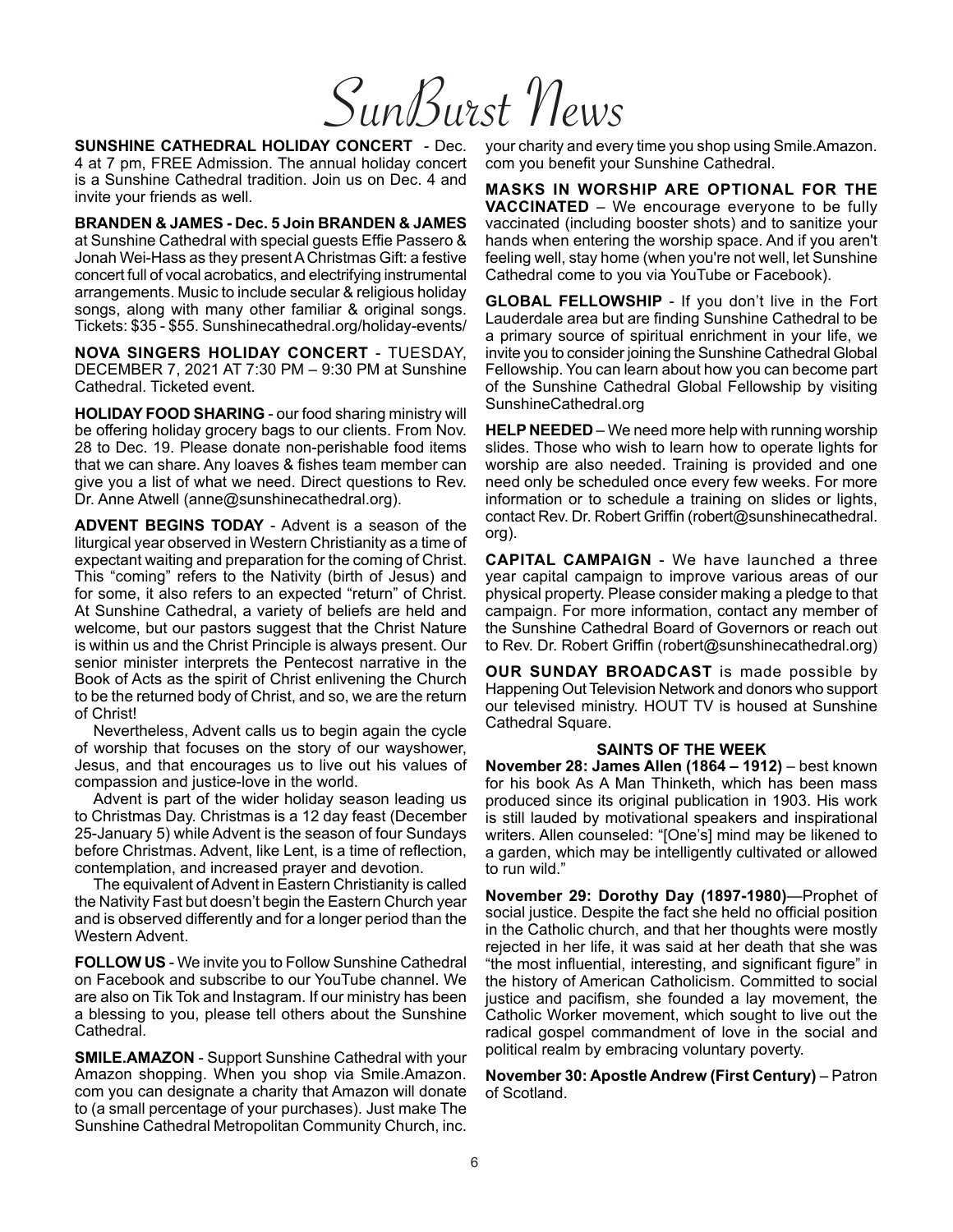**December 1:** Those Who Have Died From and Lived With AIDS: World AIDS Day—Since 1988 this day has been a time for remembering those who have died from AIDS complications and for renewing our commitment to support those living with HIV throughout the world. The red ribbon, which began as a "grass roots" effort, has become an international symbol of AIDS awareness.

**December 3: Mary Baker Eddy (1821 – 1910)**: Author of Science and Health with Key to the Scriptures and Founder of the First Church of Christ, Scientist in Boston. Also the leading figure in the Christian Science movement. Mrs. Eddy said, "To those leaning on the sustaining infinite, today is big with blessings."

**December 4: St. Barbara (d. 306)** – Barbara, a Greek pagan, embraced the Christian faith and dedicated herself to serving the Lord as a consecrated virgin. Her father tried to arrange marriages for her but she always refused. Her father had a bathhouse built for her. It became a place of healing. St. Simeon Metaphrastes compared it to the stream of Jordan.

In time, Barbara ran away from her father but he found her (with the help of a shepherd who, as a result of his helping to capture Barbara, found his flocks, according to legend, turned to locusts) and locked her away. Still, she would not marry nor renounce her newfound faith. Prayer gave her the strength to endure her trials.

Finally, Barbara was condemned to death by beheading by her father. Her martyrdom took place on December 4th. Soon after, her father was struck by lightning.

Holiday Concerts

*Saturday, 4 December* Sunshine Cathedral Christmas Concert *Admission: Offering*

*Sunday, 5 December* Concert: Branden & James with Effie Passero *Admission: Ticketed Event*

> *Tuesday, 7 December* Concert: NOVA Singers *Admission: Ticketed Event*

*Sunday, 12 December* Concert: The Girls' Choir of South Florida Holiday *Admission: Ticketed Event*

> *Thursday, 16 December*  Concert: Seraphic Fire *Admission: Ticketed Event*

*Friday, 17 December* Concert: Gay Men's Chorus of South Florida *Admission: Ticketed Event*

> *Sunday, 19 December* Concert: Broward Women's Choral *Admission: Ticketed Event*



# *Travel Planning Time Happening OUT Travel & Sunshine Cathedral April 19 - May 2, 2022: ITALY*

Experience Rome - Assisi - Montecatini Terme - Tuscany - Venice - Florence - Villages of Cinque Terre - Lucca - Pisa - Tuscan Farms - Chianti - Siena - San Gimignano - Medieval Val d' Orcia, Montalcino Pienza and Montepulciano - Cortona

For more information please contact: David Hopkins - DavidH@HappeningOut.Travel 954.900.5942

## *Sunshine Cathedral Weekly Financial Information*

*Financial Data Snapshot from 21 November*

| <b>Weekly Generosity Income Needed</b><br>Generosity Income Received | \$10.797.56<br>\$13,638.27 |
|----------------------------------------------------------------------|----------------------------|
| Our Abundance and/or (Need)                                          | \$2,840.71                 |
| Per Capita Giving                                                    | \$19.83                    |
| <b>Worship Services</b>                                              | 250                        |
| <b>Online Virtual Resourcing</b>                                     | 122,721                    |
| Food Sharing Ministry - Total Reached                                | 555                        |
| Detailed information located at<br>SunshineCathedral.org             |                            |

*Donating to Sunshine Cathedral* 

*Venmo or CashApp Venmo - @SunshineCathedral CashApp - \$SunshineCathedral Text to Give - 954.399.7333*





Sunshine Cathedral **B** Scan to pay \$SunshineCathedral